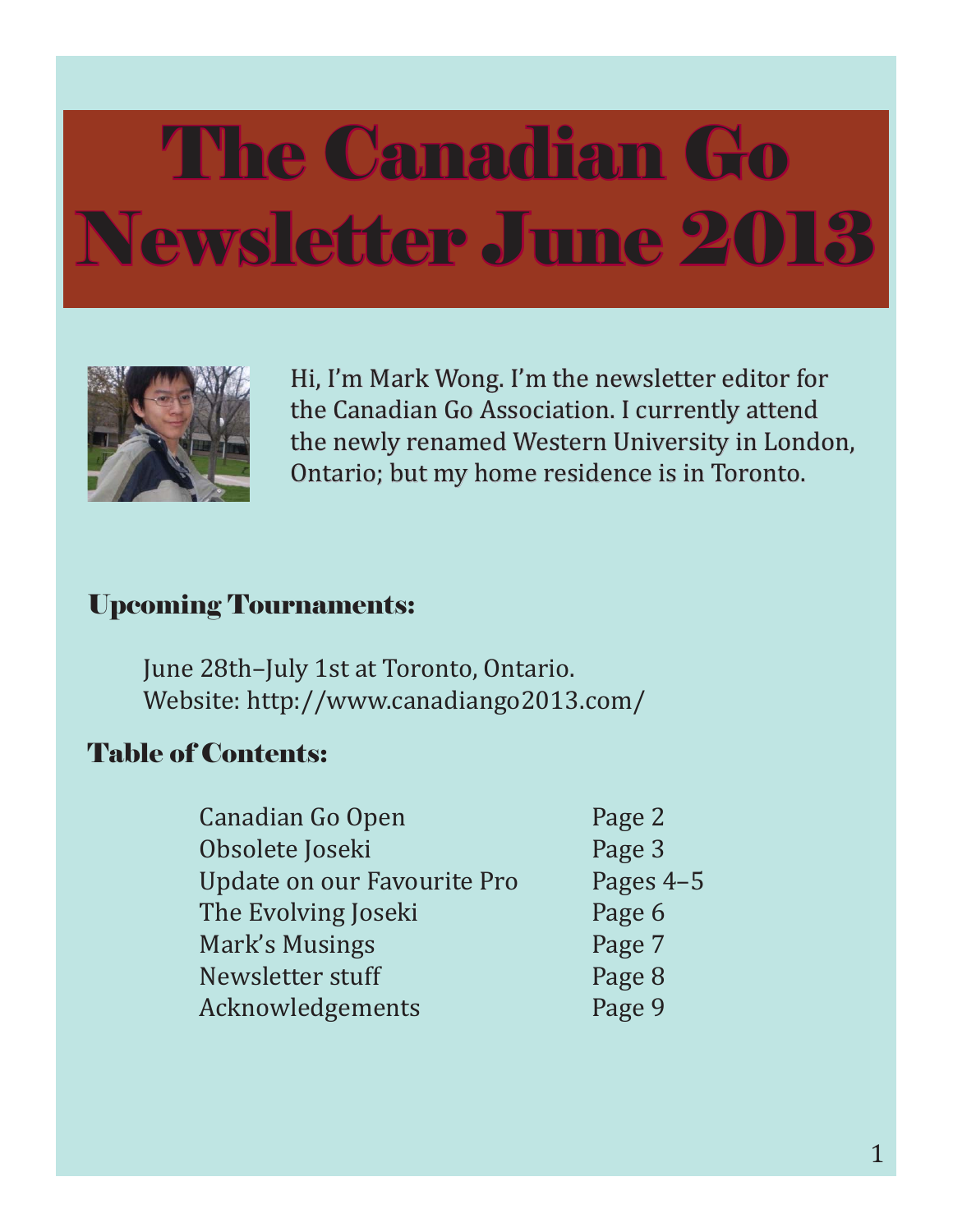#### The 2013 Canadian Go Open

By: Mark Wong

The Canadian Go Open is finally here! Match up against rivals from all across the country in Toronto, Ontario. Show your mettle and prove to Canada that you are a force to be reckoned with.

Well, the Canadian Go Open is much more than proving your strength. It's also a great time to meet up with amazing Go players all across the country. You could learn from the pros and even play against them in a much anticipated simultaneous game.

The Pair Go and Lightning Go tournaments will bring a different, but just as intense atmosphere. The banquet and awards ceremony will be the moment where I cheer on a handful of you, as you walk up on stage. The best part is definitely having fun with good friends, old and new.

You can find everything here: http://www.canadiango2013.com/index.html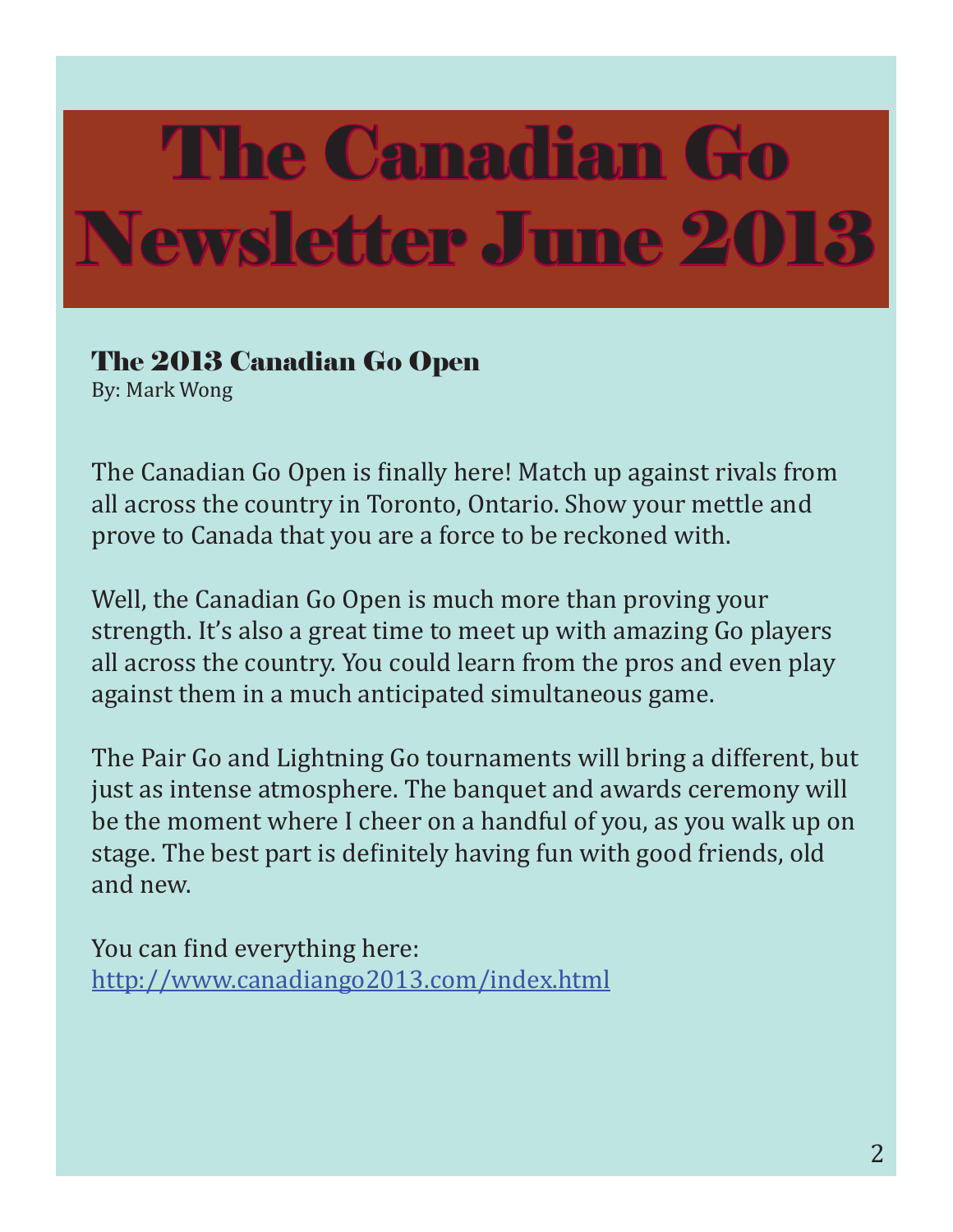#### The Obsolete Joseki

By: James Sedgwick



James Sedgwick 6D has provided us with two excellent joseki reviews this time. Both of the SGF's are attached to the e-mail being sent out.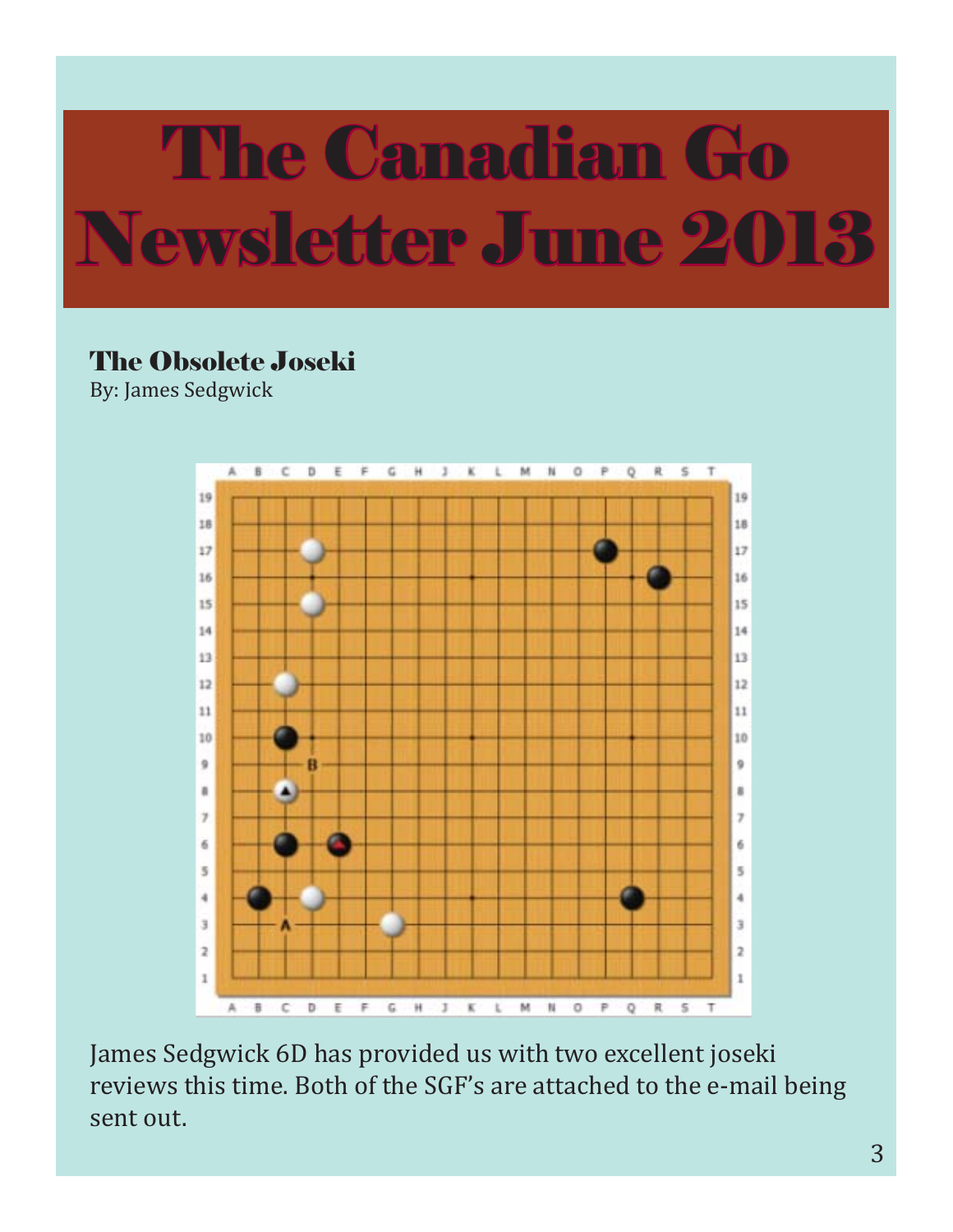#### Update on our Favourite Pro

By: Andy Okun (USGo President) Cross-post of the AGA E-journal. Slightly edited.

Gansheng Shi 1p, who qualified with Andy Liu 1p as an AGA pro in last year's certification tournament, played in his first Korean pro tournament, the KT-Olleh Cup, on Monday, June 17th. The young Canadian player played alongside Korean professionals and received a small game fee for playing. Top prize in the tournament was \$100,000. The KT-Olleh is one of five tournaments that the Hankuk Kiwon (KBA) agreed to allow newly certified AGA pros to play in and the first to start since Shi traveled to Korea last month to study go. Shi is studying at the Choong-Am Dojang in Seoul with travel support from AGA and tuition support from KBA. The next scheduled tournament is the Samsung Cup in August.

"My goal in tournaments would be to win at least one game but it seems very difficult," Shi told the journalist.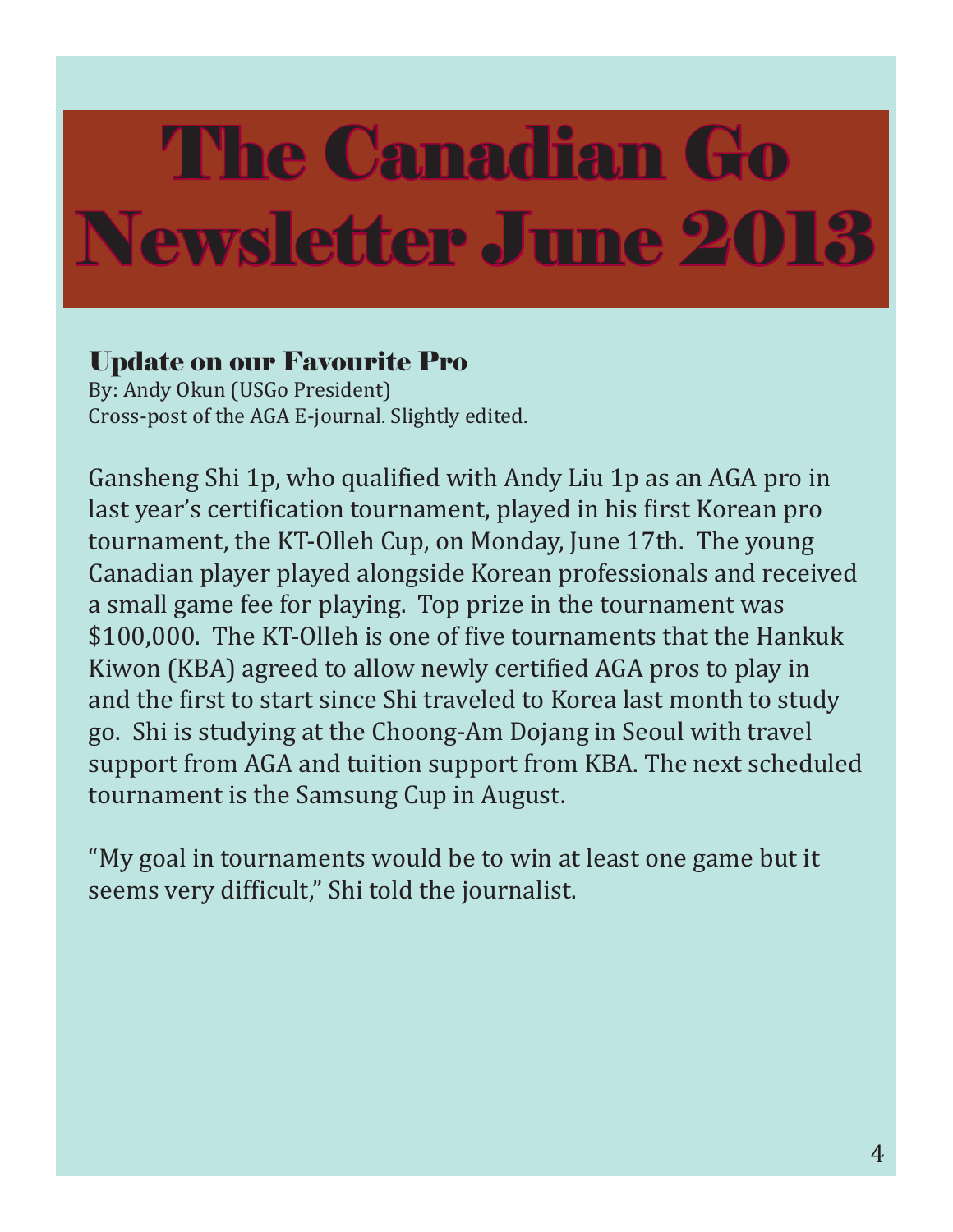#### Update on the Life of our Favourite Pro

By: Andy Okun (USGo President) It's actually a continuation of the previous article. Slightly edited.

Shi says he is enjoying Korea. He enjoys Korean food, his new friends and he describes the Choong-Am as a "really quiet nice place to focus on go," although he got off to a rocky start. "I started off in league C ... The first 2-3 weeks were really bad and I had a horrible losing record of something like 3-9, then I manage to stabilize in the league and managed to stay in league C without being moved to league D. The new month just started and I have been doing great so far, winning most of my games and I really hope to move to the next league after this month."

His Daily Itinerary:

-self-studying pro games and life and death until lunch -a game and then review with a teacher in the afternoon -more self-study and some exercise -then a game after dinner

"I do feel like I'm progressing a lot because I have been improving in my record and winning a lot of games lately. Perhaps that is just me stabilizing but I do feel that I learned a lot in the dojang."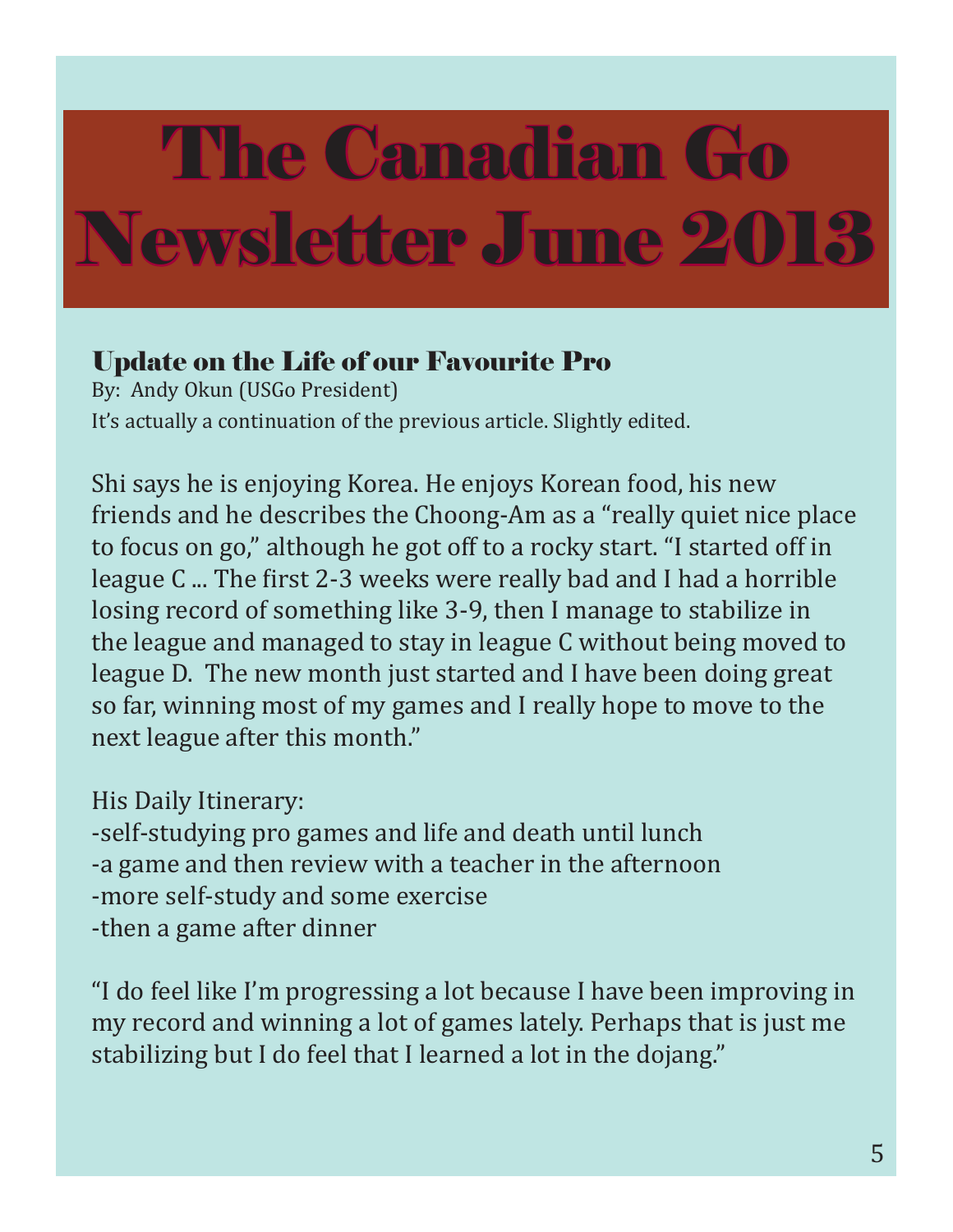#### The Evolving Joseki

By: James Sedgwick



Joseki #2 of James Sedgwick 6D's Double Joseki commentary! Again, you can find this attached to the email.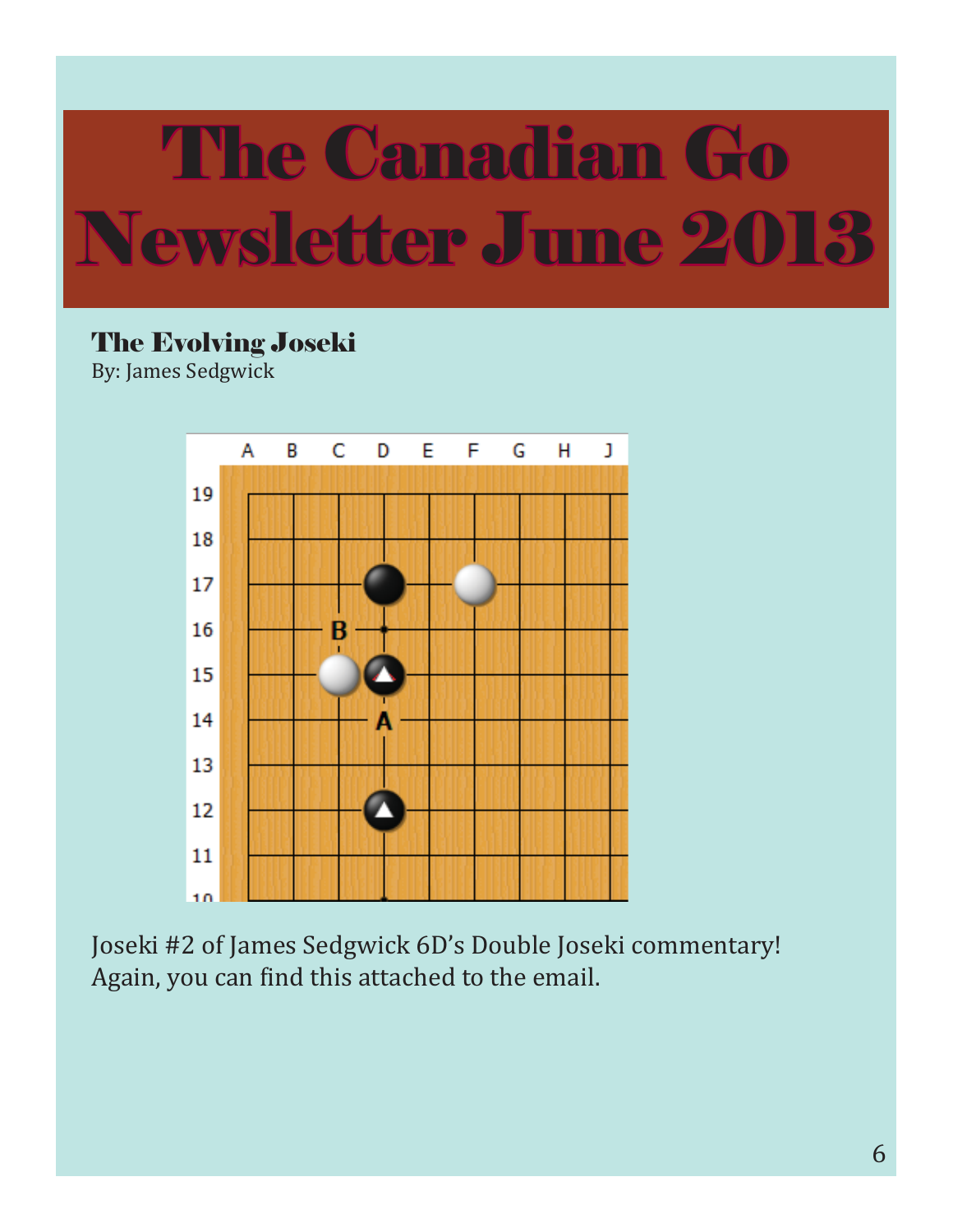## The Canadian Go Newsletter May 2013

#### Mark's Musings

By: Mark Wong

Practice.

This word sounds like a responsibility, but really it's just a placeholder for whatever it is that you do to make yourself improve.

As we train for the Canadian Go Open, the studying of tsumego and the refreshment of your joseki arsenal will all be a factor in how well we do. However, it seems like we often forget why we do all this: It is fun.

Sometimes, hours fly when I'm wracking my brain over at goproblems.com. The feeling of exhilaration when you finally get it, or when you finally implement a joseki that you've just learned, it is exciting.

So whether you win or lose, whether you have played good or bad, just remember to have fun. You'll be sure to play even better next game with a good mindset.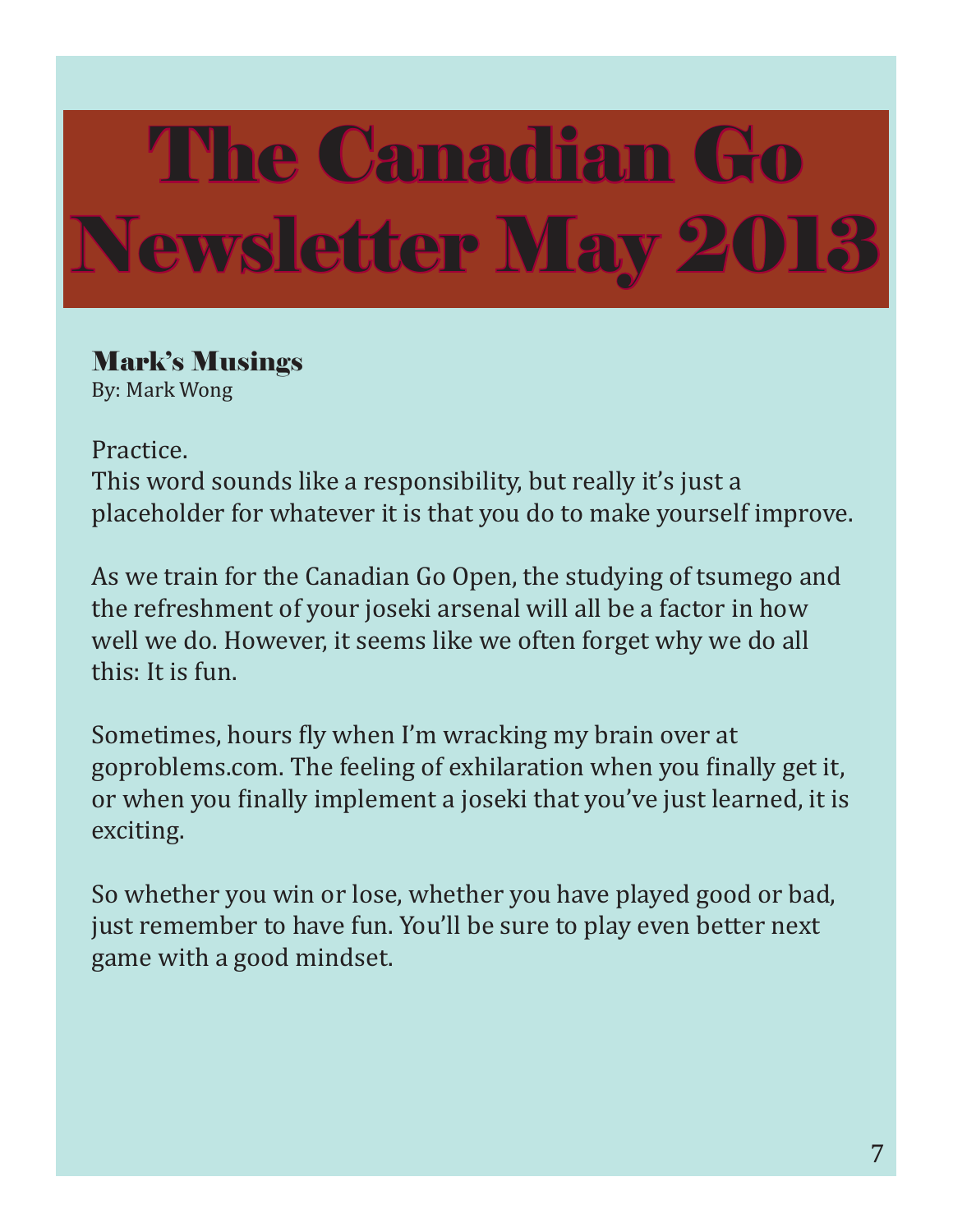# The Canadian Go Newsletter May 2013

#### About the Newsletter

We are looking for more submissions.

If you want to advertise your club, an upcoming tournament, or if you think you have any news, send them over to my e-mail at markwong14@hotmail.com.

The Newsletter was put on hold for 2 months. Sorry for the delay.

Also, sorry for the punctuation error of using hyphens instead of dashes.

Thanks for reading.